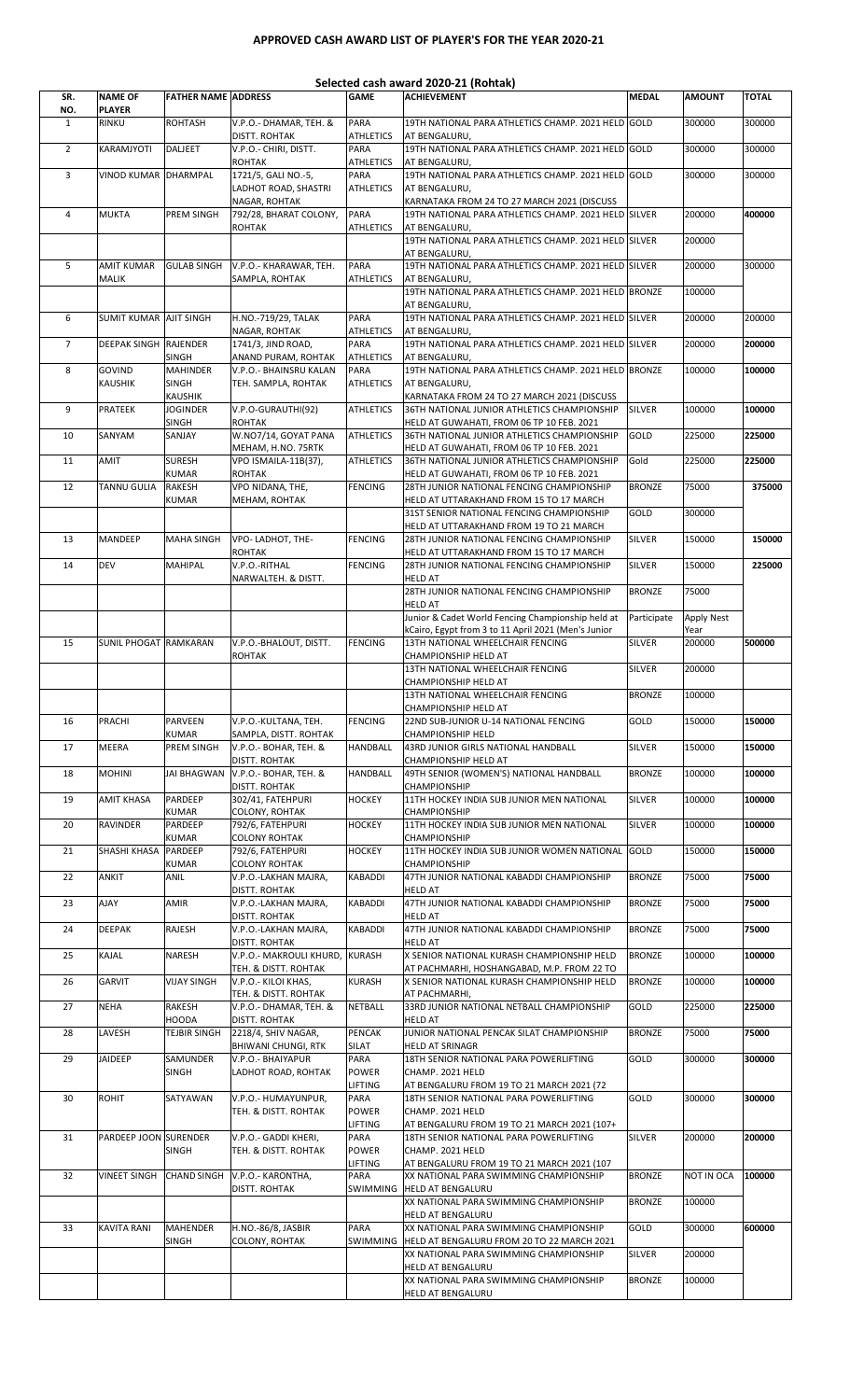## APPROVED CASH AWARD LIST OF PLAYER'S FOR THE YEAR 2020-21

| 34 | SUHANA SAINI VIKAS SAINI   |                                 | 791/19, ARYA NAGAR,<br><b>GREEN ROAD, ROHTAK</b>            | <b>TABLE</b><br><b>TENNIS</b> | 82ND CADET & SUB-JUNIOR NATIONAL TABLE TENNIS ISILVER<br>CHAMP. HELD                                            |               | 100000                   | 250000 |
|----|----------------------------|---------------------------------|-------------------------------------------------------------|-------------------------------|-----------------------------------------------------------------------------------------------------------------|---------------|--------------------------|--------|
|    |                            |                                 |                                                             |                               | 82ND JUNIOR NATIONAL TABLE TENNIS CHAMP. HELD SILVER                                                            |               | 150000                   |        |
| 35 | SANDEEP                    | <b>SURENDER</b>                 | H.NO.-70, SECTOR-4,                                         |                               | AT INDORE FROM 07 TO 16 MARCH 2021 (JR. SINGLE)<br>PARA TABLE PARA NATIONAL TABLE TENNIS CHAMPIONSHIP 2020 GOLD |               | 300000                   | 300000 |
|    | DANGI                      | DANGI                           | <b>ROHTAK</b>                                               | TENNIS                        | HELD AT INDORE FROM 19 TO 22 MARCH 2021 (MEN<br>SINGLE SM1-3)                                                   |               |                          |        |
| 36 | <b>SITO</b>                | <b>SURENDER</b>                 | V.P.O.-KHIDWALI, TEH.<br>& DISTT. ROHTAK                    | WRESTLING                     | 2021 JUNIOR NATIONAL WOMEN WRESTLING<br>CHAMPIONSHIP                                                            | <b>SILVER</b> | 150000                   | 150000 |
| 37 | <b>TANNU</b>               | <b>RAJBIR</b>                   | V.P.O.- MOKHRA KHAS,                                        | WRESTLING                     | 2021 SUB- JUNIOR (CADET) NATIONAL GIRLS                                                                         | GOLD          | 150000                   | 150000 |
|    |                            |                                 | TEH. - MEHAM, DISTT.<br>ROHTAK                              |                               | WRESTLING CHAMP.HELD AT BELLARY, KARNATAKA<br>FROM 19 TO 21 MARCH 2021 (43 KG.)                                 |               |                          |        |
| 38 | <b>BHUMI</b>               |                                 | ASHOK KUMAR V.P.O.- RITHAL PHOGAT,<br>TEH.& DISTT. ROHTAK   | WRESTLING                     | 2021 SUB- JUNIOR (CADET) NATIONAL GIRLS<br><b>WRESTLING CHAMP.</b>                                              | <b>SILVER</b> | 100000                   | 100000 |
| 39 | <b>ROHIT</b>               | <b>DALEL</b>                    | W.NO.-9, V.P.O.-BOHAR,<br>PANA MILWAN, ROHTAK               | <b>WRESTLING</b>              | 65TH MEN FREE STYLE SENIOR NATIONAL<br>WRESTLING CHAMP.                                                         | GOLD          | 300000                   | 300000 |
| 40 | <b>RONIT</b><br>SHARMA     |                                 | ASHOK KUMAR V.P.O.-GHILLOUR KALAN,<br>TEH. & DISTT. ROHTAK  | WRESTLING                     | 2021 SUB- JUNIOR (CADET) NATIONAL GIRLS<br>WRESTLING CHAMP.                                                     | GOLD          | 150000                   | 150000 |
| 41 | REETIKA                    | JAGBIR SINGH                    | V.P.O.-GARHI BOHAR,                                         |                               | WRESTLING 2021 JUNIOR NATIONAL WOMEN WRESTLING                                                                  | GOLD          | 225000                   | 225000 |
| 42 | KAJAL                      | <b>ROHTASH</b>                  | TEH. & DISTT. ROHTAK<br>V.P.O.- SUNDANA, TEH.               | WRESTLING                     | CHAMP. HELD AT<br>2021 SUB-JUNIOR (CADET) NATIONAL GIRLS                                                        | GOLD          | 150000                   | 150000 |
| 43 | SAHIL                      | <b>DEVENDER</b>                 | KALANAUR, ROHTAK<br>V.P.O.- MADINA (G), TEH.                | WRESTLING                     | WRESTLING CHAMP.<br>2021 SUB-JUNIOR (CADET) NATIONAL BOYS GRECO                                                 | GOLD          | 150000                   | 150000 |
| 44 | ANKIT                      | PAWAN                           | MEHAM, ROHTAK<br>V.P.O.- MADINA (G), TEH.                   | WRESTLING                     | ROMAN WRESTLING CHAMP. HELD AT CHANDIGARH<br>2021 SUB-JUNIOR (CADET) NATIONAL BOYS GRECO                        | GOLD          | 150000                   | 150000 |
| 45 | AKSHAY                     | <b>KUMAR</b><br>RAMESH          | MEHAM, ROHTAK<br>V.P.O.- FARMANA                            | WRESTLING                     | ROMAN WRESTLING CHAMP. HELD AT CHANDIGARH<br>2021 JUNIOR NATIONAL BOYS GRECO ROMAN                              | <b>SILVER</b> | 150000                   | 150000 |
| 46 | KUMAR<br>MANISH            | SAHARAN<br><b>SURESH</b>        | BADSHAPUR, ROHTAK                                           |                               | <b>WRESTLING</b><br>WRESTLING 2021 SUB-JUNIOR (CADET) NATIONAL BOYS GRECO                                       | GOLD          | 150000                   | 150000 |
|    |                            |                                 | V.P.O.- CHULIANA,<br><b>DISTT. ROHTAK</b>                   |                               | ROMAN WRESTLING CHAMP. HELD AT CHANDIGARH                                                                       |               |                          |        |
| 47 | AMIT<br><b>DHANKHAR</b>    | SATYENDER                       | V.P.O.- HUMAYUNPUR,<br><b>DISTT. ROHTAK</b>                 | WRESTLING                     | 65TH MEN FREE STYLE SENIOR NATIONAL<br>WRESTLING CHAMP.                                                         | <b>BRONZE</b> | 100000                   | 100000 |
| 48 | KIRAN HOODA                | <b>VIRENDER</b>                 | V.P.O.- KHIDWALI, TEH. &<br>DISTT. ROHTAK                   | <b>WRESTLING</b>              | 2021 SUB-JUNIOR (CADET) NATIONAL GIRLS<br>WRESTLING CHAMP.                                                      | GOLD          | 150000                   | 150000 |
| 49 | AARTI                      | SATYAWAN                        | V.P.O.- KHIDWALI, TEH. &                                    |                               | WRESTLING   2021 SUB-JUNIOR (CADET) NATIONAL GIRLS                                                              | GOLD          | 150000                   | 150000 |
| 50 | SAURABH                    | <b>KRISHAN</b>                  | <b>DISTT. ROHTAK</b><br>V.P.O.- BOHAR, TEH. &               | WRESTLING                     | WRESTLING CHAMP.<br>2021 JUNIOR NATIONAL BOYS GRECO ROMAN                                                       | <b>BRONZE</b> | 75000                    | 75000  |
| 51 | AAWESH                     | <b>KUMAR</b><br><b>RAMMEHAR</b> | DISTT. ROHTAK<br>V.P.O.- JINDRAN (87),                      | <b>WRESTLING</b>              | WRESTLING<br>65TH MEN GRECO ROMAN STYLE SENIOR NATIONAL                                                         | <b>BRONZE</b> | 100000                   | 100000 |
| 52 | <b>MANSI</b>               | PAWAN                           | ROHTAK<br>880/1, SHASTRI NAGAR,                             | WRESTLING                     | WRESTLING<br>23RD WOMEN SENIOR NATIONAL WRESTLING                                                               | <b>BRONZE</b> | 100000                   | 100000 |
| 53 | SANEH                      | <b>KUMAR</b><br>SATISH          | HISAR BYE PASS, ROHTAK<br>H.NO.-2242, SEC.-2,3              | WRESTLING                     | CHAMPIONSHIP HELD AT AGRA, U.P. FROM 30 TO 31<br>2021 SUB-JUNIOR (CADET) NATIONAL GIRLS                         | GOLD          | 150000                   | 150000 |
| 54 | SALONI                     | <b>ANIL</b>                     | PART, ROHTAK<br>V.P.O.- TITOLI, TEH. &                      | WRESTLING                     | WRESTLING CHAMP. HELD AT BELLARY, KARNATAKA<br>2021 SUB-JUNIOR (CADET) NATIONAL GIRLS                           | SILVER        | 100000                   | 100000 |
|    |                            |                                 | <b>DISTT. ROHTAK</b>                                        |                               | WRESTLING CHAMP. HELD AT BELLARY, KARNATAKA                                                                     |               |                          |        |
| 55 | SONIA                      | <b>HARI MOHAN</b>               | 239/2, NEAR GAUR<br>SCHOOL, KRISHNA                         | <b>WUSHU</b>                  | 19TH JUNIOR NATIONAL WUSHU CHAMPIONSHIP<br><b>HELD AT</b>                                                       | GOLD          | 225000                   | 225000 |
|    |                            |                                 |                                                             | <b>PENCAK</b><br>SILAT        | JUNIOR NATIONAL PENCAK SILAT CHAMPIONSHIP<br>HELD AT SRINAGR KASHMIR, J&K FROM 26 TO 31                         | GOLD          | Only one<br>game in      |        |
| 56 | <b>DHRUV</b>               | <b>RAJPAL</b>                   | H.NO.-88/1, MOTI NAGAR,                                     | <b>WUSHU</b>                  | MARCH 2021 (TANDING 41-44 KG.)<br>19TH JUNIOR NATIONAL WUSHU CHAMPIONSHIP                                       | GOLD          | policy<br>225000         | 225000 |
| 57 | <b>NANDINI</b>             | <b>ANAND</b>                    | ROHTAK<br>HISAR ROAD BYE PASS,                              | <b>WUSHU</b>                  | HELD AT<br>20TH SUB JUNIOR NATIONAL WUSHU                                                                       | <b>BRONZE</b> | 50000                    | 50000  |
|    |                            |                                 | SHASTRI NAGAR, ROHTAK                                       |                               | CHAMPIONSHIP HELD AT<br>19TH JUNIOR NATIONAL WUSHU CHAMPIONSHIP                                                 | <b>BRONZE</b> |                          |        |
| 58 | PRIYA                      | <b>NARESH</b>                   | 576/11, MATA DARWAJA<br>SHURA KOTHI, ROHTAK                 | <b>WUSHU</b>                  | <b>HELD AT</b>                                                                                                  |               | 75000                    | 75000  |
| 59 | LAKSHYA                    | <b>DINESH</b>                   | V.P.O.-LAKHAN MAJRA,<br>DISTT. ROHTAK                       | WUSHU                         | 20TH SUB JUNIOR NATIONAL WUSHU<br>CHAMPIONSHIP HELD AT                                                          | <b>BRONZE</b> | 50000                    | 50000  |
| 60 | JATIN                      | <b>RAJKUMAR</b>                 | V.P.O.-AJAIB, TEH.<br>MEHAM, DISTT. ROHTAK                  | <b>WUSHU</b>                  | 20TH SUB JUNIOR NATIONAL WUSHU<br>CHAMPIONSHIP HELD AT                                                          | GOLD          | 150000                   | 150000 |
| 61 | CHITRANJAN                 | RAJENDER                        | V.P.O.-KANSALA, DISTT.                                      | <b>WUSHU</b>                  | 19TH JUNIOR NATIONAL WUSHU CHAMP. (BOYS &                                                                       | GOLD          | 225000                   | 225000 |
| 62 | <b>PALAK</b>               | <b>RAJENDER</b>                 | <b>ROHTAK</b><br>SANJAY COLONY, ROHTAK                      | <b>WUSHU</b>                  | GIRLS) HELD AT FATEHABAD FROM 10 TO 15 MARCH<br>20TH SUB JUNIOR NATIONAL WUSHU                                  | <b>BRONZE</b> | 50000                    | 50000  |
| 63 | <b>VANSH</b>               | <b>SUJEET</b>                   | 2486/2, MOTI NAGAR,                                         | <b>WUSHU</b>                  | CHAMPIONSHIP HELD AT<br>20TH SUB JUNIOR NATIONAL WUSHU                                                          | GOLD          | 150000                   | 150000 |
| 64 | <b>SUNIL</b>               | <b>MUKESH</b>                   | <b>ROHTAK</b><br>V.P.O.- BAHU AKABARPUR                     | <b>WUSHU</b>                  | CHAMPIONSHIP HELD AT<br>19TH JUNIOR NATIONAL WUSHU CHAMP. (BOYS &                                               | <b>BRONZE</b> | 75000                    | 75000  |
| 65 | <b>MEENU</b>               | SANJAY                          | DISTT. ROHTAK<br>V.P.O.-BHARAN, TEH.-                       | <b>WUSHU</b>                  | GIRLS) HELD AT FATEHABAD FROM 10 TO 15 MARCH<br>19TH JUNIOR NATIONAL WUSHU CHAMP. (BOYS &                       | <b>BRONZE</b> | 75000                    | 75000  |
|    |                            | <b>SURESH</b>                   | MEHAM, DISTT. ROHTAK                                        | <b>WUSHU</b>                  | GIRLS) HELD AT FATEHABAD FROM 10 TO 15 MARCH                                                                    |               |                          |        |
| 66 | HIMANSHU                   |                                 | V.P.O.- BAHU AKABARPUR<br>DISTT. ROHTAK                     |                               | 19TH JUNIOR NATIONAL WUSHU CHAMP. (BOYS &<br>GIRLS) HELD AT FATEHABAD FROM 10 TO 15 MARCH                       | GOLD          | 225000                   | 225000 |
| 67 | RAVI                       | <b>RAMESH</b>                   | V.P.O. - SISAR KHAS, TEH.<br>MEHAM, DISTT. ROHTAK           | <b>WUSHU</b>                  | 19TH JUNIOR NATIONAL WUSHU CHAMP. (BOYS &<br>GIRLS) HELD AT FATEHABAD FROM 10 TO 15 MARCH                       | GOLD          | 225000                   | 225000 |
| 68 | <b>JITEN</b>               | <b>UMESH</b><br>SHARMA          | H.NO.-1710, SEC.-1, NEAR<br>HOUSING BORD, ROHTAK            | <b>WUSHU</b>                  | 19TH JUNIOR NATIONAL WUSHU CHAMP. (BOYS &<br>GIRLS) HELD AT FATEHABAD FROM 10 TO 15 MARCH                       | SILVER        | 150000                   | 150000 |
| 69 | YOGESH                     | <b>WAZIR SINGH</b>              | V.P.O.- ISMAILA, TEH.<br>SAMPLA, DISTT. ROHTAK              | <b>WUSHU</b>                  | 29TH SENIOR NATIONAL WUSHU (MEN/WOMEN)<br>CHAMP. HELD AT MOHALI, PUNJAB FROM 25 FEB. TO                         | <b>BRONZE</b> | 100000                   | 100000 |
| 70 | REENA KUMARI JAGBIR SINGH  |                                 | 1741/3, JIND ROAD,                                          | <b>PARA</b>                   | 9TH SR. MEN & WOMEN SITTING PARA VOLLEYBALL                                                                     | GOLD          | 300000                   | 300000 |
|    |                            |                                 | ANAND PURAM, ROHTAK                                         |                               | VOLLEYBALL NATIONAL CHAMP. HELD AT BHIWANI FROM 26 TO<br>28 MARCH 2021                                          |               |                          |        |
| 71 | PRIYANKA                   | <b>JAI BHAGWAN</b>              | V.P.O.- BHAINI CHANDER<br>PAL, TEH. MEHAM, RTK              | <b>PARA</b><br>VOLLEYBALL     | 9TH SR. MEN & WOMEN SITTING PARA VOLLEYBALL<br>NATIONAL CHAMP. HELD AT BHIWANI FROM 26 TO<br>28 MARCH 2021      | GOLD          | 300000                   | 300000 |
| 72 | YASHASVI<br><b>KAUSHIK</b> | <b>HARI OM</b>                  | H.NO.-1027/21. PREM<br>NAGAR, ROHTAK                        | <b>NETBALL</b>                | 33RD JUNIOR NATIONAL NETBALL CHAMPIONSHIP<br><b>HELD AT</b>                                                     | GOLD          | 225000                   | 225000 |
|    |                            | KAUSHIK                         |                                                             |                               | 38TH SENIOR NATIONAL NETBALL CHAMPIONSHIP                                                                       | <b>SILVER</b> | Sr. Men                  |        |
|    |                            |                                 |                                                             |                               | <b>HELD AT</b><br>BHILAI, C.G. FROM 24 TO 27 MARCH 2021                                                         |               | Netball Not in<br>Policy |        |
| 73 | <b>MONU</b>                | <b>RAJBIR</b>                   | V.P.O.- KANSALA, TEH.<br>& DISTT. ROHTAK                    | PARA JUDO                     | IX NATIONAL VISUALLY IMPAIRED JUDO<br>CHAMPIONSHIP HELD AT                                                      | <b>BRONZE</b> | 100000                   | 100000 |
| 74 | <b>KUSUM</b>               |                                 | PHOOL KUMAR V.P.O.- MADINA G., TEH.<br>MEHAM, DISTT. ROHTAK | PARA JUDO                     | IX NATIONAL VISUALLY IMPAIRED JUDO<br>CHAMPIONSHIP HELD AT                                                      | GOLD          | 300000                   | 300000 |
|    | <b>HIMANSHU</b>            | <b>BALWAN</b>                   | V.P.O- BOHAR, TEH. &                                        | PARA JUDO                     | IX NATIONAL VISUALLY IMPAIRED JUDO                                                                              | GOLD          | 300000                   | 300000 |
| 75 |                            | <b>SINGH</b>                    | <b>DISTT. ROHTAK</b>                                        |                               | CHAMPIONSHIP HELD AT                                                                                            |               |                          |        |